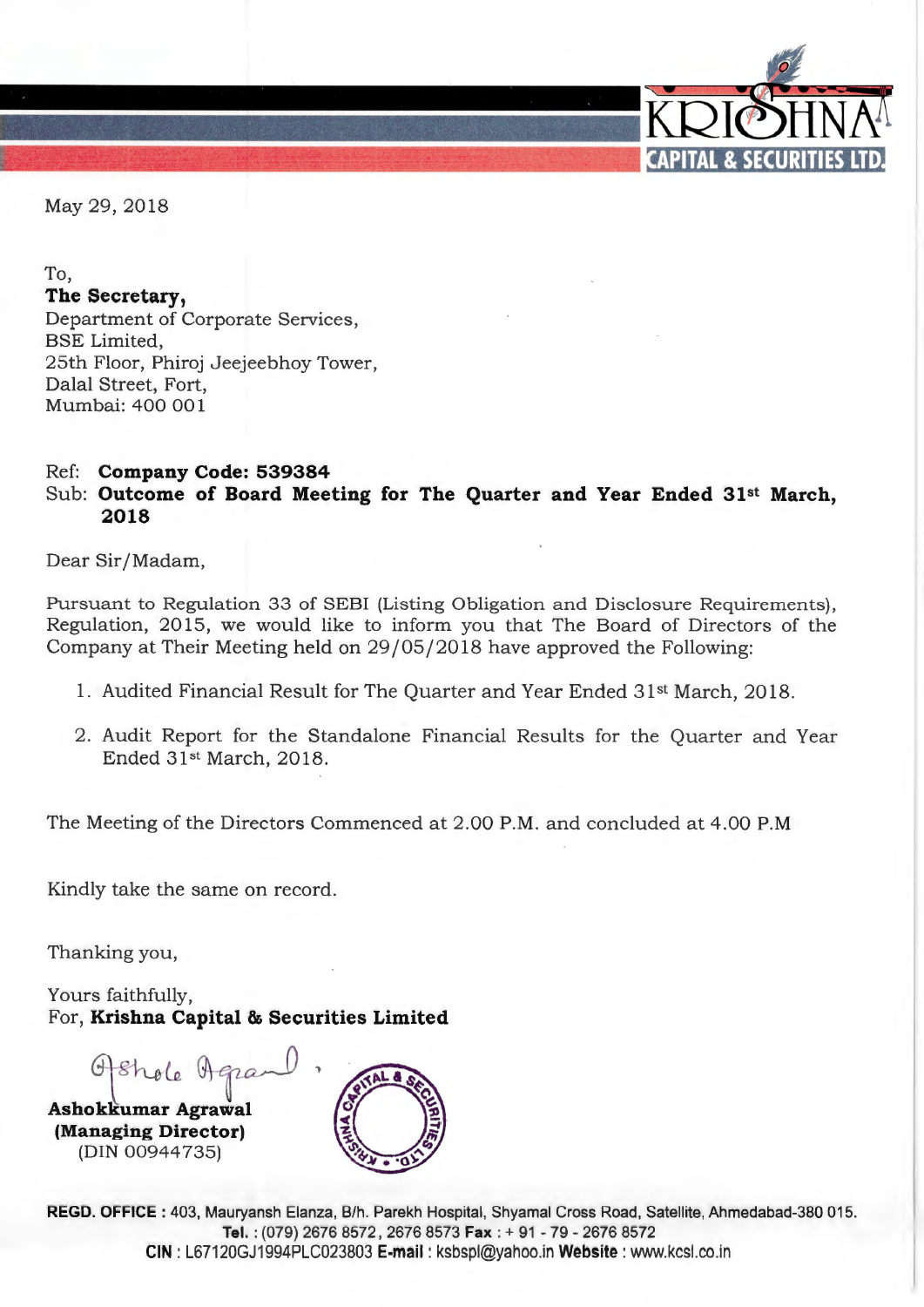

### AUDITED FINANCIAL RESULT FOR THE QUARTER AND YEAR ENDED ON 31ST MARCH, 2018

|              |     |                                                                                   |                          |                         |                         |                   | (Amount in Rupees)       |
|--------------|-----|-----------------------------------------------------------------------------------|--------------------------|-------------------------|-------------------------|-------------------|--------------------------|
|              |     |                                                                                   | <b>Quarter Ended</b>     |                         |                         | <b>Year Ended</b> |                          |
| Sr.          |     | <b>Particulars</b>                                                                | 31/03/2018               | 31/12/2017              | 31/03/2017              | 31/03/2018        | 31/03/2017               |
|              |     |                                                                                   | (Audited)                | (Unaudited)             | (Audited)               | (Audited)         | (Audited)                |
|              |     | <b>Month Covered</b>                                                              | 3                        | $\overline{\mathbf{3}}$ | $\overline{\mathbf{3}}$ | 12                | 12                       |
|              |     | <b>Revenue From Operation</b>                                                     |                          |                         |                         |                   |                          |
|              | (a) | Net Sales / Income From Operation                                                 | 919,765.00               | 1,106,079.00            | 1,222,429.00            | 3,548,874.00      | 3,581,442.00             |
|              |     | (b) Other Operation Income                                                        | ٠                        | ×.                      | w.                      |                   |                          |
|              |     | <b>Total Income From Operating Income</b>                                         | 919,765.00               | 1,106,079.00            | 1,222,429.00            | 3,548,874.00      | 3,581,442.00             |
| $\mathbf{u}$ |     | Other Income                                                                      | 276,989.00               |                         | (27, 341.00)            | 286,714.00        | 2,146,804.00             |
| Ш            |     | Net Gain on Derecognition of Financial Assets at Amortized Cost                   |                          | ٠                       |                         | ×.                |                          |
| IV           |     | Net Gain on Reclassification of Financial Assets                                  |                          | u.                      |                         |                   |                          |
| v            |     | Total Income (I+II+III+IV)                                                        | 1,196,754.00             | 1,106,079.00            | 1,195,088.00            | 3,835,588.00      | 5,728,246.00             |
| VI           |     | <b>Expenditure</b>                                                                |                          |                         |                         |                   |                          |
|              |     | (a) Cost of Material Consumed                                                     | $\blacksquare$           | ä                       |                         | $\bullet$         |                          |
|              |     | (b) Purchase of Stock in Trade                                                    |                          | ä.                      |                         |                   |                          |
|              |     | (c) Changes in Inventories of Finished Goods, Stock-in-Trade and Work-Inprogres   | 12,085.00                | (8,935.00)              | (88, 226.00)            | 129,332.00        | (107, 602.00)            |
|              |     | (d) Employees Benefits Expenses                                                   | 66,000.00                | 66,000.00               | 228,600.00              | 304,000.00        | 914,400.00               |
|              | (e) | <b>Finance Cost</b>                                                               | 27,400.00                |                         | 225.00                  | 27,400.00         | 225.00                   |
|              | (f) | Depreciation & Amortisation Expenses                                              | 1,064.00                 | 1,064.00                | (1, 514.00)             | 4,256 00          | 4,474.00                 |
|              | (g) | Others Expenses                                                                   | 94,281.00                | 10,288.00               | 135,005.00              | 614,035.00        | 721,892.00               |
|              |     | <b>Total Expenses (VI)</b>                                                        | 200,830,00               | 68,417.00               | 274,090.00              | 1,079,023.00      | 1,533,389.00             |
| VII          |     | Profit/(Loss) Before Exceptional Items (V-VI)                                     | 995,924.00               | 1,037,662.00            | 920,998.00              | 2,756,565.00      | 4,194,857.00             |
| VIII         |     | <b>Exceptional Items</b>                                                          |                          |                         |                         |                   |                          |
| IX           |     | Profit / (Loss) Before Tax (VII+VIII)                                             | 995.924.00               | 1,037,662.00            | 920,998,00              | 2,756,565.00      | 4,194,857.00             |
| $\mathbf x$  |     | <b>Tax Expenses</b>                                                               |                          |                         |                         |                   |                          |
|              |     | (a) Current Tax                                                                   | $\bullet$                | ×.                      |                         | 535,474.00        | 832,137.00               |
|              | (b) | Deffered Tax                                                                      |                          |                         |                         | 1,453.00          | 1.694.00                 |
| XI           |     | Profit / (Loss) For The Period From Continuing Operation (IX-X)                   | 995.924.00               | 1.037.662.00            | 920,998.00              | 2,219,638.00      | 3,361,026.00             |
| XII          |     | Profit / (Loss) For The Period From Discontinuing Operation                       | $\overline{a}$           |                         |                         |                   |                          |
| $X\Pi$       |     | Tax Expenses of Discontinued Operations                                           | $\overline{\phantom{a}}$ |                         | ٠                       | $\mathbf{r}$      |                          |
| XIV          |     | Profit / (Loss) For The Period From Discontinuing Operation After Tax (XII-XIII)  |                          |                         |                         |                   |                          |
| XV           |     | Profit / (Loss) For The Period (XI+XIV)                                           | 995,924.00               | 1,037,662.00            | 920,998.00              | 2,219,638.00      | 3,361,026.00             |
| XVI          |     | <b>Other Comprihensive Income</b>                                                 | $\blacksquare$           | $\blacksquare$          | $\sim$                  | $\omega$          |                          |
| XVII         | (a) | (i) Items That Will Not be Reclassified to Profit or Loss                         | ٠                        |                         | $\overline{a}$          | $\alpha$          |                          |
|              |     | (ii) Income Tax Relating to Items That Will Not Be Reclassified to Profit or Loss | $\alpha$                 | $\bullet$               | $\blacksquare$          | à.                | $\overline{\phantom{a}}$ |
|              |     | (b) (i) Items That Will be Reclassified to Profit or Loss                         | $\blacksquare$           | $\ddot{\phantom{a}}$    | ٠                       | $\alpha$          | ×.                       |
|              |     | (ii) Income Tax Relating to Items That Will Be Reclassified to Profit or Loss     |                          |                         |                         |                   |                          |
|              |     | <b>Total Comprihensive Income For The Period (XV+XVI)</b>                         | 995,924.00               | 1.037,662.00            | 920,998.00              | 2,219,638.00      | 3,361,026.00             |
|              |     | Paid up Equity Share Capital ( Face value Rs. 10/-)                               | 31,584,000.00            | 31,584,000.00           | 31.584,000.00           | 31,584,000.00     | 31,584,000.00            |
| <b>XVIII</b> |     | <b>Earning Per Share (EPS) For Continuing Operation</b>                           |                          |                         |                         |                   |                          |
|              | (a) | <b>Basic</b>                                                                      | 0.32                     | 0.33                    | 0.29                    | 0,70              | 1.06                     |
|              |     | (b) Diluted                                                                       | 0,32                     | 0,33                    | 0.29                    | 0.70              | 1,06                     |
|              |     |                                                                                   |                          |                         |                         |                   |                          |

Notes:

The above Audited financial result and the Statement of Assets and Liabilities after review by the Audit Committee were taken on record at the Board Meeting held on  $\mathbf 1$ 29th May' 2018.

 $\overline{2}$ Previous Period/Year Figure have been Re-grouped / Rearranged Wherever Necessary.

The Company has adopted Indian Accounting Standard ("IND AS") notified by the Ministry of Corporate Affairs, .This statement has' been prepared In accordance  $\mathbf{3}$ with the Companies (IndianAccounting.standards) Rules, 2015 (Ind AS) prescribed under section 133 of CompaniesAct 2013 read with relevent rules Issued there under and other recognised accouriting pracnesand policlesto the extent applicable. The Company has for the ftrst time adopted Ind AS w.e.t April 2017 with a transition date of April, 2016. Though maximum Information have been extracted from the books of accounts maintained by the Company.

The Format for Unaudited Quarterly Result as prescribe vide SEBI Circular No: CIR/CFD/CMD/15/2015 Dated 30th November 2015 has been modified to required to  $\overline{\mathbf{4}}$ comply with the requirement of SEBI Circular Dated 5th July, 2016 and Schedule III (Division-II) to the Companies Act, 2013 applicable to companies date required to comply with IND AS.

In Compliance with the Provision of RBI Act. Company has Transferred 20% of the Net Profit for the year to the Special Reserve Fund A/c. The Cumulative Amount 5 of Special Reserve Fund A/c as on 31/03/2018 is Rs. 4070520.00

6 The Company has only One Business Segment.

Reconciliation of the Financial Results, Between Number Previously (Referred to IGAAP) and INS-AS for Period Ended.  $\overline{7}$ 

| <b>Particulars</b>                                          | Quarter Ended<br>on | <b>Year Ended on</b> |  |
|-------------------------------------------------------------|---------------------|----------------------|--|
|                                                             | 31/03/2018          | 31/03/2018           |  |
| Net Profit for the Quarter Under Previous Indian GAAP       | 995,924.00          | 2,219,638.00         |  |
| Net Profit for the period as reported Under IND AS          | 995,924.00          | 2,219,638.00         |  |
| Other Comprehensive (Income/Expensive (Net of Tax Expenses) |                     |                      |  |
| Total Comprehensive Income as reported under IND AS         | 995,924.00          | 2,219,638.00         |  |



REGD. OFFICE: 403, Mauryansh Elanza, B/h. Parekh Hospital, Shyamal Cross Road, Satellite, Ahmedabad-380 015. Tel.: (079) 2676 8572, 2676 8573 Fax: + 91 - 79 - 2676 8572

CIN: L67120GJ1994PLC023803 E-mail: ksbspl@yahoo.in Website: www.kcsl.co.in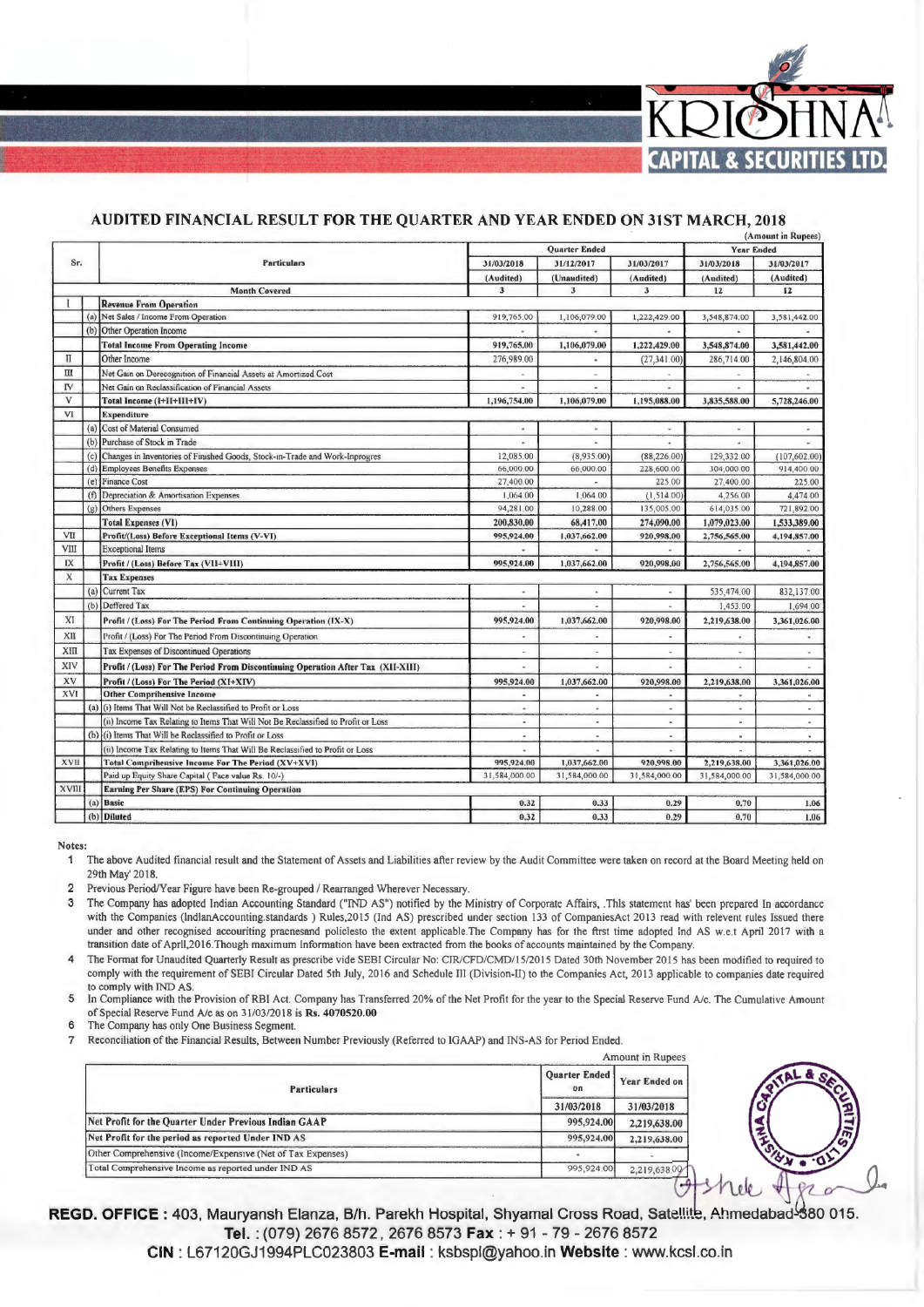

| <b>Particulars</b>                   | As on<br>31/03/2018 | As on<br>31/03/2017 |
|--------------------------------------|---------------------|---------------------|
| <b>Assets</b>                        |                     |                     |
| Non-Current Assets                   |                     |                     |
| Property, Plants and Equipments      | 83,321.00           | 87,577.00           |
| <b>Financial Assets</b>              |                     |                     |
| 1 Investments                        | 5,310,000.00        | 5,010,000.00        |
| 2 Loans                              |                     |                     |
| <b>3</b> Other Financial Assets      |                     |                     |
| Deffered Tax Assets (Net)            |                     |                     |
| <b>Total Non-Current Assets</b>      | 5,393,321.00        | 5,097,577.00        |
| <b>Current Assets</b>                |                     |                     |
| Inventories                          | 960,297.00          | 1,089,629.00        |
| <b>Financial Assets</b>              |                     |                     |
| 1 Cash and Cash Equivalent           | 114,064.00          | 89,193.00           |
| 2 Trade Receivables                  | 3,454,756.00        | 2,094,984.00        |
| 3 Other Financial Assets             | 31,609,299.00       | 30,934,983.00       |
| <b>Total Current Assets</b>          | 36,138,416.00       | 34,208,789.00       |
| <b>TOTAL ASSETS</b>                  | 41,531,737.00       | 39,306,366.00       |
| <b>Equities and Liabilities</b>      |                     |                     |
| Equity                               |                     |                     |
| <b>Equity Share Capital</b>          | 31,584,000.00       | 31,584,000.00       |
| Other Equity                         | 9,068,133.00        | 6,848,497.00        |
| <b>Total Equity</b>                  | 40,652,133 00       | 38,432,497 00       |
| <b>Liabilities</b>                   |                     |                     |
| Non-Current Liabilities              |                     |                     |
| <b>Financial Liabilities</b>         |                     |                     |
| 1 Borrowings                         |                     |                     |
| Deffered Tax Liability               | 6,960.00            | 5,507.00            |
| Provisions                           |                     |                     |
| <b>Total Non-Current Liabilities</b> | 6,960.00            | 5,507.00            |
| <b>Current Liabilities</b>           |                     |                     |
| <b>Financial Liabilities</b>         |                     |                     |
| 1 Borrowings                         |                     |                     |
| 2 Trade Payables                     | 300,000.00          |                     |
| 3 Other Financial Liabilities        |                     |                     |
| <b>Current Tax Liability</b>         |                     |                     |
| Provisions                           | 572,644.00          | 868.362.00          |
| Other Current Liabilities            |                     |                     |
| <b>Total Current Liabilities</b>     | 872,644.00          | 868,362.00          |
| <b>Total Liabilities</b>             | 879,604.00          | 873,869.00          |
| <b>Total Equities Liabilities</b>    | 41,531,737.00       | 39,306,366.00       |

### **CENTRAL ACCEPTATION LATER LATER PERSONAL PROPERTY**

By Order of the Board For, Krishna Capital & Securities Limited  $\omega$ 2

 $460$ ₩  $7000$ Ashokkumar Agrawal<br>DIN No: 00944735 **Managing Director** 

REGD. OFFICE: 403, Mauryansh Elanza, B/h. Parekh Hospital, Shyamal Cross Road, Satellite, Ahmedabad-380 015. Tel.: (079) 2676 8572, 2676 8573 Fax: + 91 - 79 - 2676 8572 CIN: L67120GJ1994PLC023803 E-mail: ksbspl@yahoo.in Website: www.kcsl.co.in

Place: Ahmedabad. Date: 29/05/2018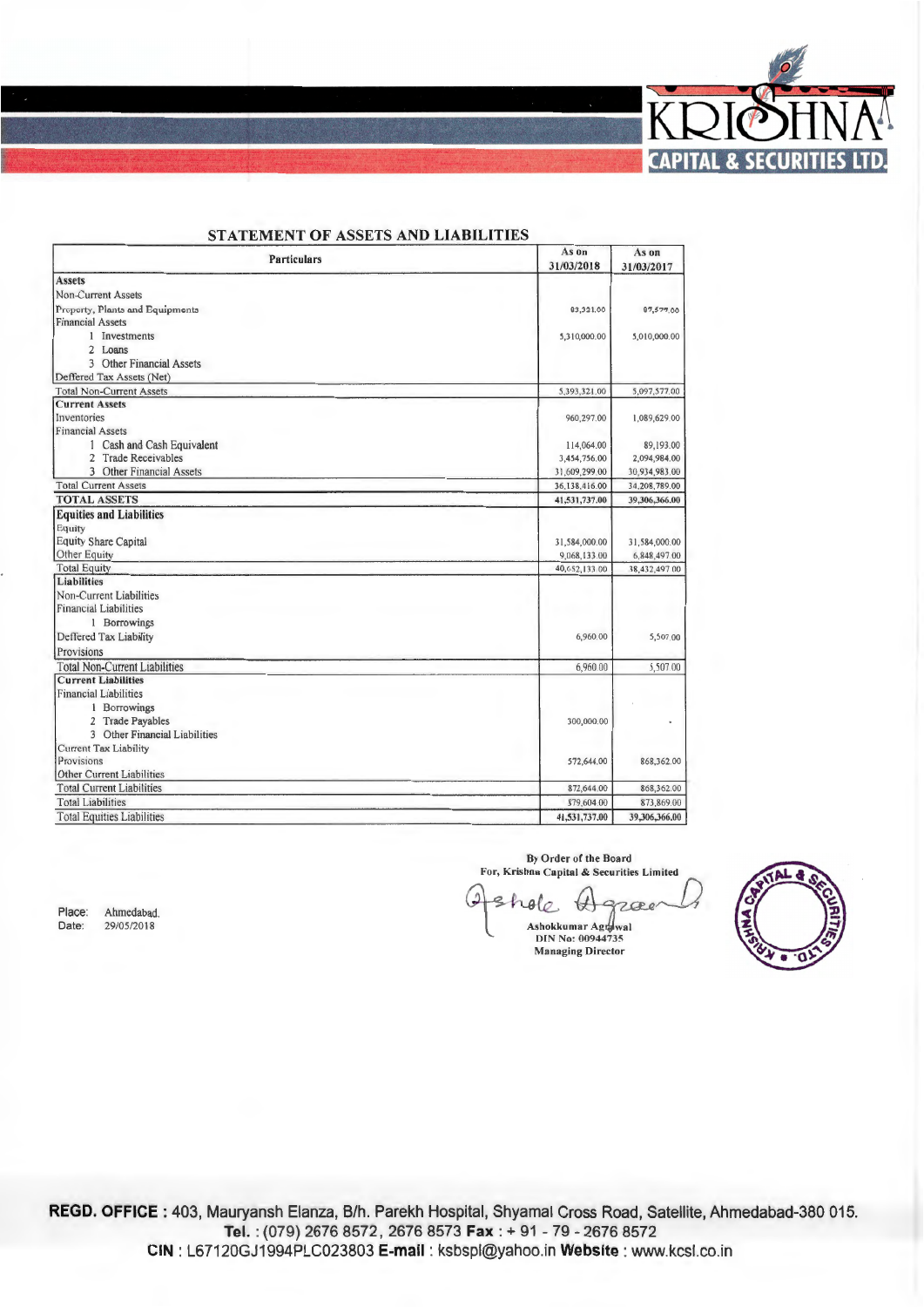

May 29, 2018

To, **The Secretary,**  Department of Corporate Services, BSE Limited, 25th Floor, Phiroj Jeejeebhoy Tower, Dalal Street, Fort, Mumbai: 400 001

# **DECLARATION**

Pursuant to Regulation 33(3) (d) of SEBI (Listing Obligation and Disclosure Requirements), Regulation, 2015 as amended we do hereby declare that the Statutory Auditors of the Company M/s. K G Vakharia & Company, Chartered Accountants Firm Registration Number 117022W have issued an Audit Report with unmodified opinion on Audited Financial Results of the Company for the Quarter and Year Ended March 31, 2018.

For, **Krishna Capital & Securities Limited** 

Ashok Agrand

**Ashokkumar Agrawal (Managing Director)**  (DIN 00944735)

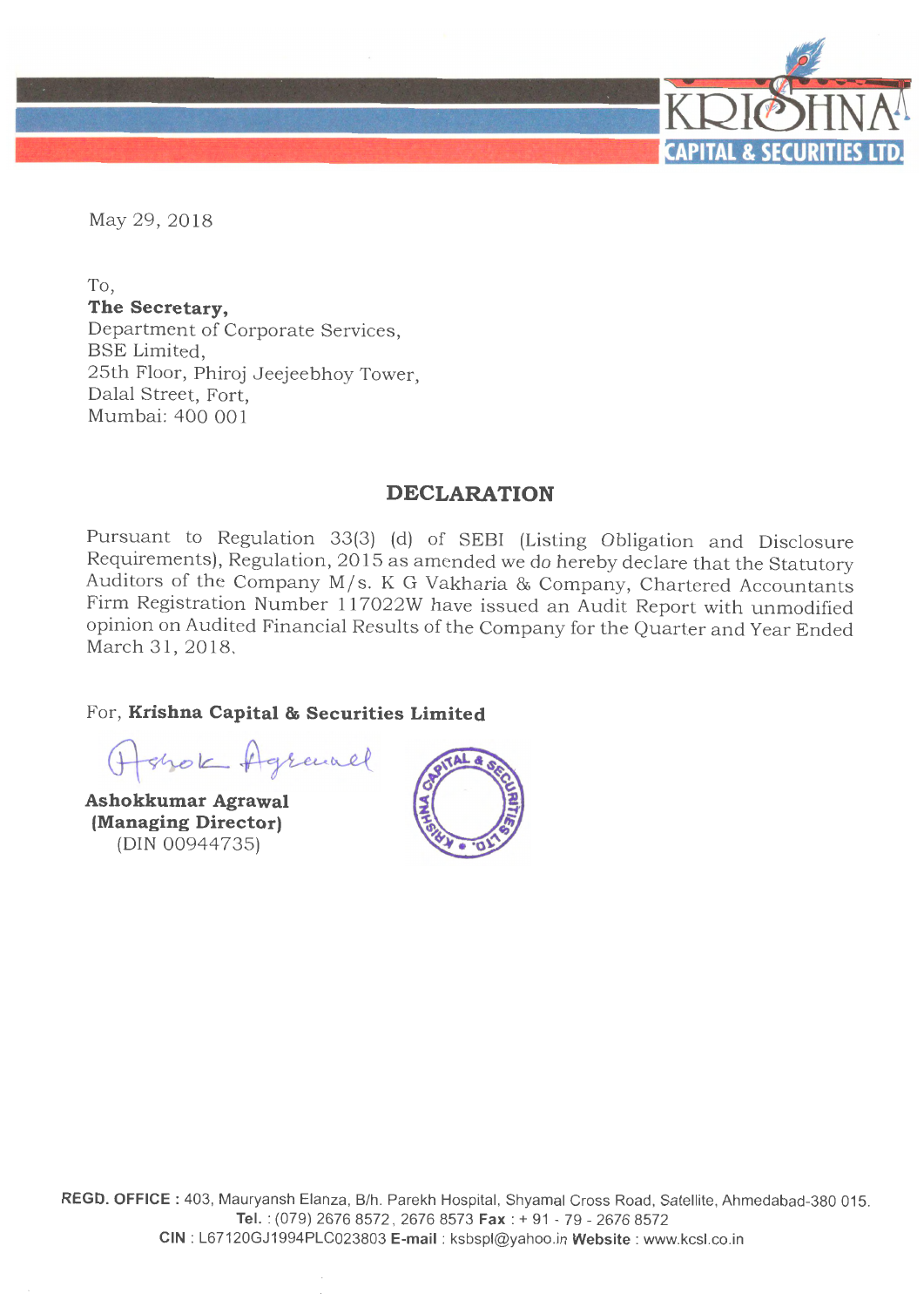$\epsilon$ 

# K G Vakharia & Co.

**Chartered Accountants** 

504, "SAMRUDDHI", Opp. Sakar-III, B/h. C. U. Shah College. Nr. Income Tax Circle, Ashram Road, Ahmedabad - 380 014. Tel.: (O) 2754 5253, 2754 1250, (D) 40095253, E-mail : kgvakharia@yahoo.co.in. (M) 98253 27475

# **INDEPENDENT AUDITORS' REPORT**

## TO THE MEMBERS OF KRISHNA CAPITAL & SECURITIES LIMITED

Report on the Financial Statements

We have audited the accompanying financial statements of M/s. KRISHNA CAPITAL & SECURITIES LIMITED, AHMEDABAD, the Balance Sheet as at 31 March 2018, the Statement of Profit and Loss, the Cash Flow Statement for the year then ended, and a summary of significant accounting policies and other explanatory information.

## Management's Responsibility for the Financial Statements

The Company's Board of Directors is responsible for the matters in section 134(5) of the Companies Act, 2013 ("the Act") with respect to the preparation and presentation of these financial statements that give a true and fair view of the financial position, financial performance and cash flows of the Company in accordance with the accounting principles generally accepted in India, including the Accounting Standards specified under Section 133 of the Act, read with Rule 7 of the Companies (Accounts) Rules, 2014. This responsibility also includes the maintenance of adequate accounting records in accordance with the provision of the Act for safeguarding of the assets of the Company and for preventing and detecting the frauds and other irregularities; selection and application of appropriate accounting policies; making judgments and estimates that are reasonable and prudent; and design, implementation and maintenance of adequate internal financial controls, that were operating effectively for ensuring the accuracy and completeness of the accounting records, relevant to the preparation and presentation of the financial statements that give a true and fair view and are free from material misstatement, whether due to fraud or error.

### **Auditor's Responsibility**

Our responsibility is to express an opinion on these financial statements based on our audit.

We have taken into account the provisions of the Act, the accounting and auditing standards and matters which are required to be included in the audit report under the provisions of the Act and the Rules made there under.

We conducted our audit in accordance with the Standards on Auditing specified under section 143(10) of the Act. Those Standards require that we comply with ethical requirements and plan and perform the audit to obtain reasonable assurance about whether the financial statements are free from material misstatement.

An audit involves performing procedures to obtain audit evidence about the amounts and disclosures in the financial statements. The procedures selected depend on the auditor's

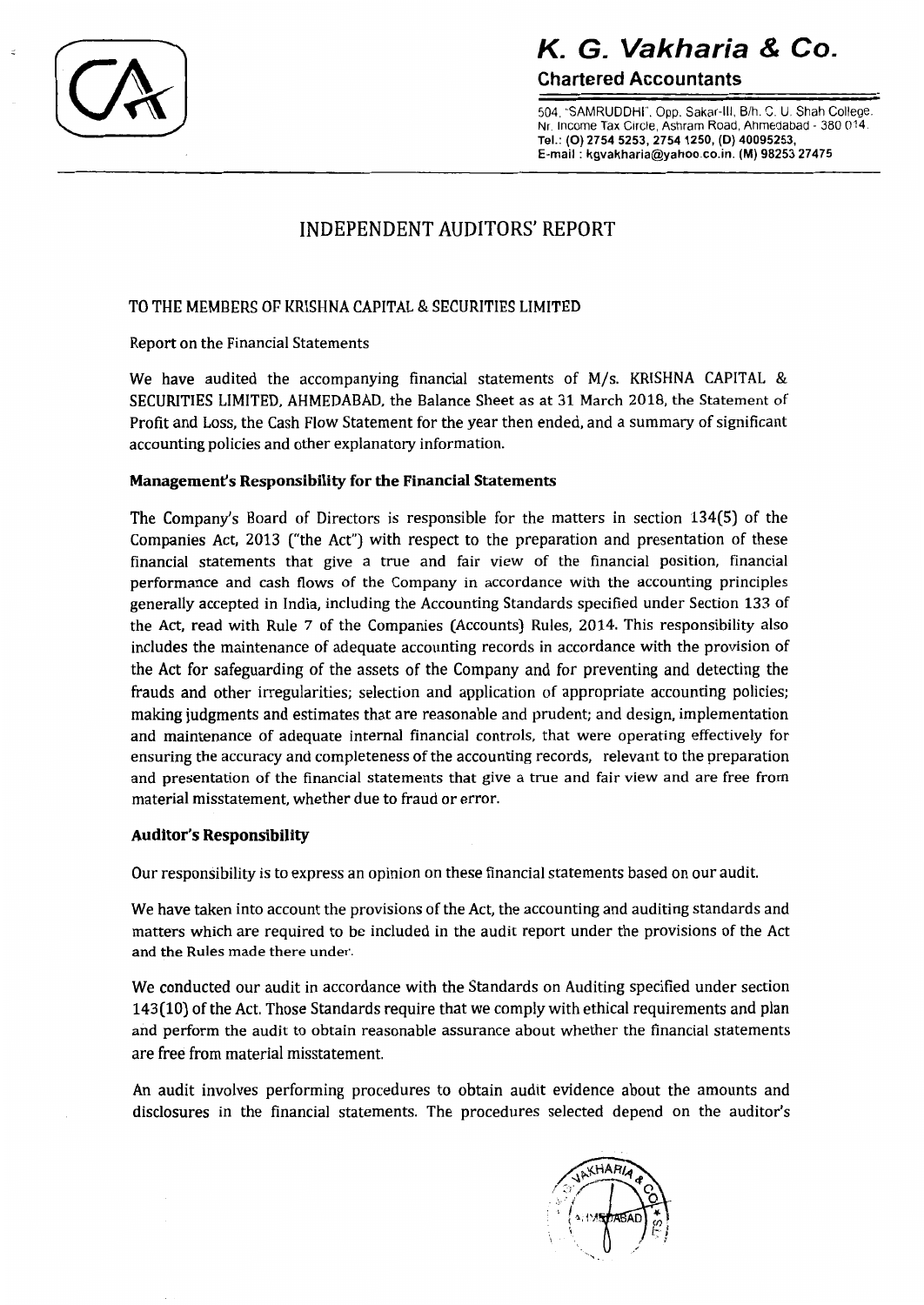judgment, including the assessment of the risks of material misstatement of the financial statements, whether due to fraud or error. In making those risk assessments, the auditor considers internal financial control relevant to the Company's preparation of the financial statements that give true and fair view in order to design audit procedures that are appropriate in the circumstances but not for the purpose of expressing an opinion on whether the Company has in place an adequate internal financial controls system over financial reporting and the operating effectiveness of such controls. An audit also includes evaluating the appropriateness of accounting policies used and the reasonableness of the accounting estimates made by Company's Directors, as well as evaluating the overall presentation of the financial statements.

We believe that the audit evidence we have obtained is sufficient and appropriate to provide a basis for our audit opinion on the financial statements.

#### Opinion

é.

In our opinion and to the best of our information and according to the explanations given to us, the aforesaid financial statements, give the information required by the Act in the manner so required and give a true and fair view in conformity with the accounting principles generally accepted in India;

a) in the case of the Balance Sheet, of the state of affairs of the Krishna Capital & Securities Limited as at March 31, 2018:

b) in the case of the Statement of Profit and Loss, of the profit for the year ended on that date; and

c) in the case of the Cash Flow Statement, of the cash flows for the year ended on that date.

Report on other Legal and Regulatory Requirements

- 1. As required by the Companies (Auditor's Report) Order, 2015 ('the Order') issued by the Central Government of India in terms of sub-section (11) of section 143 of the Act, we give in the Annexure a statement on the matters specified in the paragraph 3 and 4 of the Order. to the extent applicable.
- As required by section 143(3) of the Act, we report that:  $2.$
- a) We have sought and obtained all the information and explanations which to the best of our knowledge and belief were necessary for the purposes of our audit.
- b) In our opinion proper books of account as required by law have been kept by the Krishna Capital & Securities Limited so far as appears from our examination of those books.
- c) the Balance Sheet, the Statement of Profit and Loss, and Cash Flow Statement dealt with by this Report are in agreement with the books of account.
- d) In our opinion, the aforesaid financial statements comply with the Accounting Standards specified under Section 133 of the Act, read with Rule 7 of the Companies (Accounts) Rules, 2014.